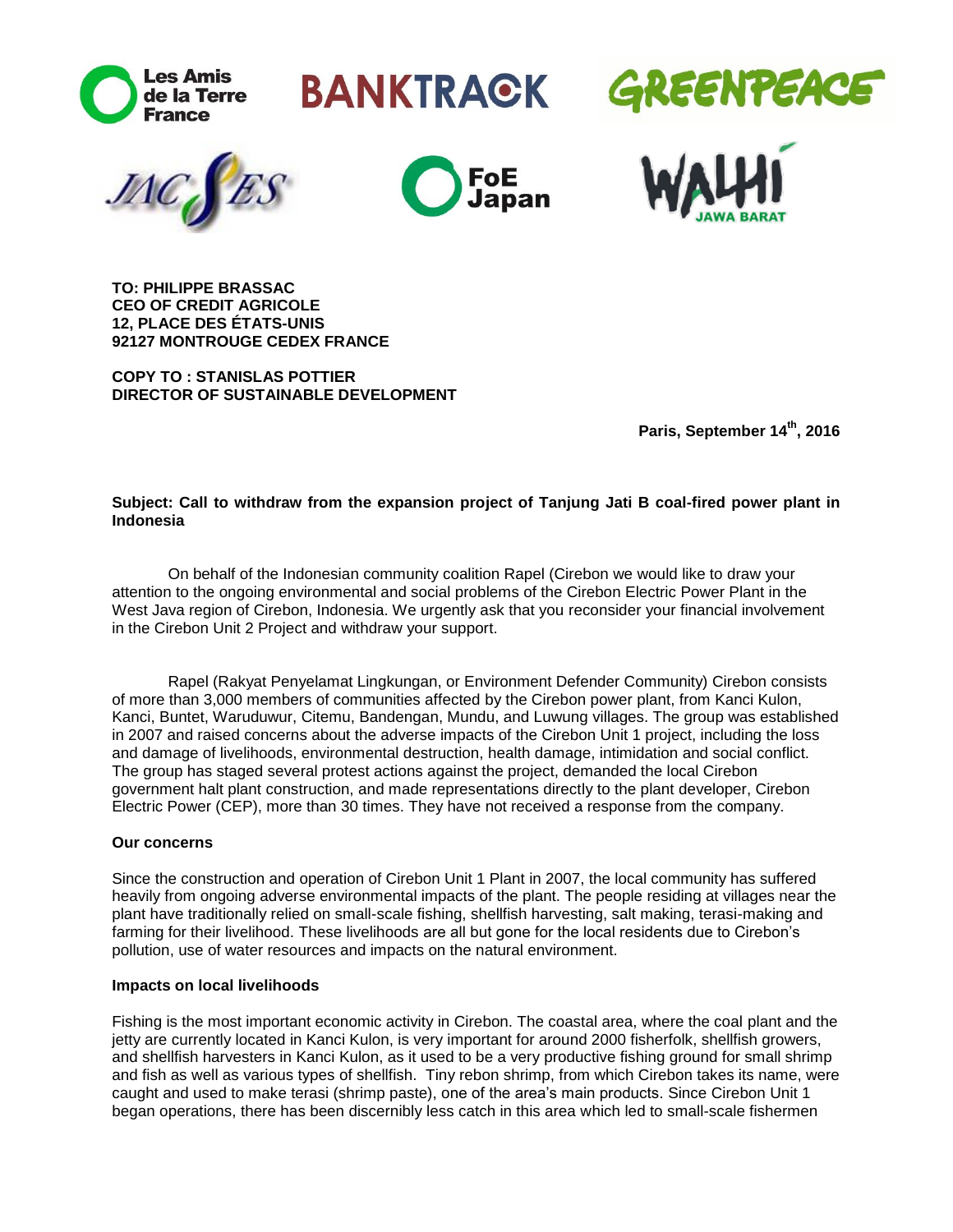quitting. According to testimonies from local communities<sup>1</sup>, fish and shrimp catches decreased by more than half since the beginning of the project in 2007. Many kinds of shellfish and other small types of biota used to be harvested from the mud at the coastal area during ebb tide almost every day before the project; now this is no longer possible.

The productivity of salt pans near the project site has also changed since Cirebon Unit 1 began its operations. Local people have been engaging with salt-making in dry season and the salt from this area used to be known for its quality. Since the coal power plant began operations, the color of the salt pans has turned darker or black. The salt makers now need to use salt pan fields to clean or screen the water, and also need to wash the products to remove the black particles. It takes significantly longer to make salt now and salt makers have been suffering greatly due to the lower quality of the salt produced, which has also led to lost jobs. Community representatives report that some 500 laborers in the affected our communities have lost their livelihood. Moreover, salt makers have tended to sell their land, instead of maintaining salt-making business. It is still uncertain whether such contamination has come from the coal power plant or not, but it is certain that local salt makers have never experienced this kind of contamination before the project.

Currently, around 400 tenants and landowners are unemployed because the landowners have sold their land for the project. Based on our discussion with the farmers, more than 40 landowners, who own around 7 hectares of farmland adjacent to the project site, have felt various impacts on their crops. In the farmland that was actually supposed to be acquired for the project, farmers are still continuing to till the rain-fed rice fields in rainy season (in December-March) and the other crops, such as green beans, cassava, corn etc. in the dry season (in April – June). But the harvest has decreased sharply, for both rice and other crops, for almost four years. Some heads of rice are simply found empty, and cannot be harvested. There is concern that some farmlands have had drainage and flooding problems due to the power plant interrupting the natural water flow of the area, and fly ash and coal dust from the plant could be spreading to the crops.

### **Impacts on Health**

There have been anecdotal reports from local residents from the surrounding area of the Cirebon Unit 1 Plant of increased respiratory infections, which matches the government data showing there are more patients affected by acute upper respiratory tract infection in this area than other districts. Coal power plants are a significant source of air pollution, filling the air with toxic pollutants, including mercury, lead, arsenic, cadmium and tiny toxic particles that go deep into people's lungs. This pollution leads to an increased risk of lung cancer, stroke, heart diseases, and respiratory diseases. Harvard University has found that existing coal-fired power plants in Indonesia cause an estimated 6,500 premature deaths every year. Each large new power plant, like the Cirebon 2 Expansion (1000 MW capacity) is expected to result, on average, in the death of 600 Indonesians every year<sup>2</sup>.

### **Lack of Appropriate Consultation and Transparent Procedure in EIA and land acquisition**

The Construction of Cirebon Unit 1 started before any environmental impact assessment (EIA) was completed, and local communities have complained of lack of transparency during the land acquisition process for the plant site. There are accounts of local authorities and companies using intimidation to encourage local landowners to sell their land, and a similar situation is emerging in the process of EIA and the land acquisition for Cirebon Unit 2.

Based on the history of the existing Cirebon Unit 1, and ongoing community concerns with the consultation process in EIA and Land Acquisition for Cirebon 2 Project, we strongly believe financing this

 $\overline{a}$ <sup>1</sup> Those testimonies can be found in the Rapel Cirebon's community letter sent to JBIC on April 30, 2016, available on this page: [http://www.banktrack.org/download/2016apr\\_cirebon\\_community\\_letter\\_to\\_jbic\\_final\\_docx/2016apr\\_cirebon\\_community\\_letter\\_to\\_j](http://www.banktrack.org/download/2016apr_cirebon_community_letter_to_jbic_final_docx/2016apr_cirebon_community_letter_to_jbic_final.docx) [bic\\_final.docx](http://www.banktrack.org/download/2016apr_cirebon_community_letter_to_jbic_final_docx/2016apr_cirebon_community_letter_to_jbic_final.docx)

<sup>2</sup> <http://www.greenpeace.org/seasia/id/PageFiles/695938/full-report-human-cost-of-coal-power.pdf>